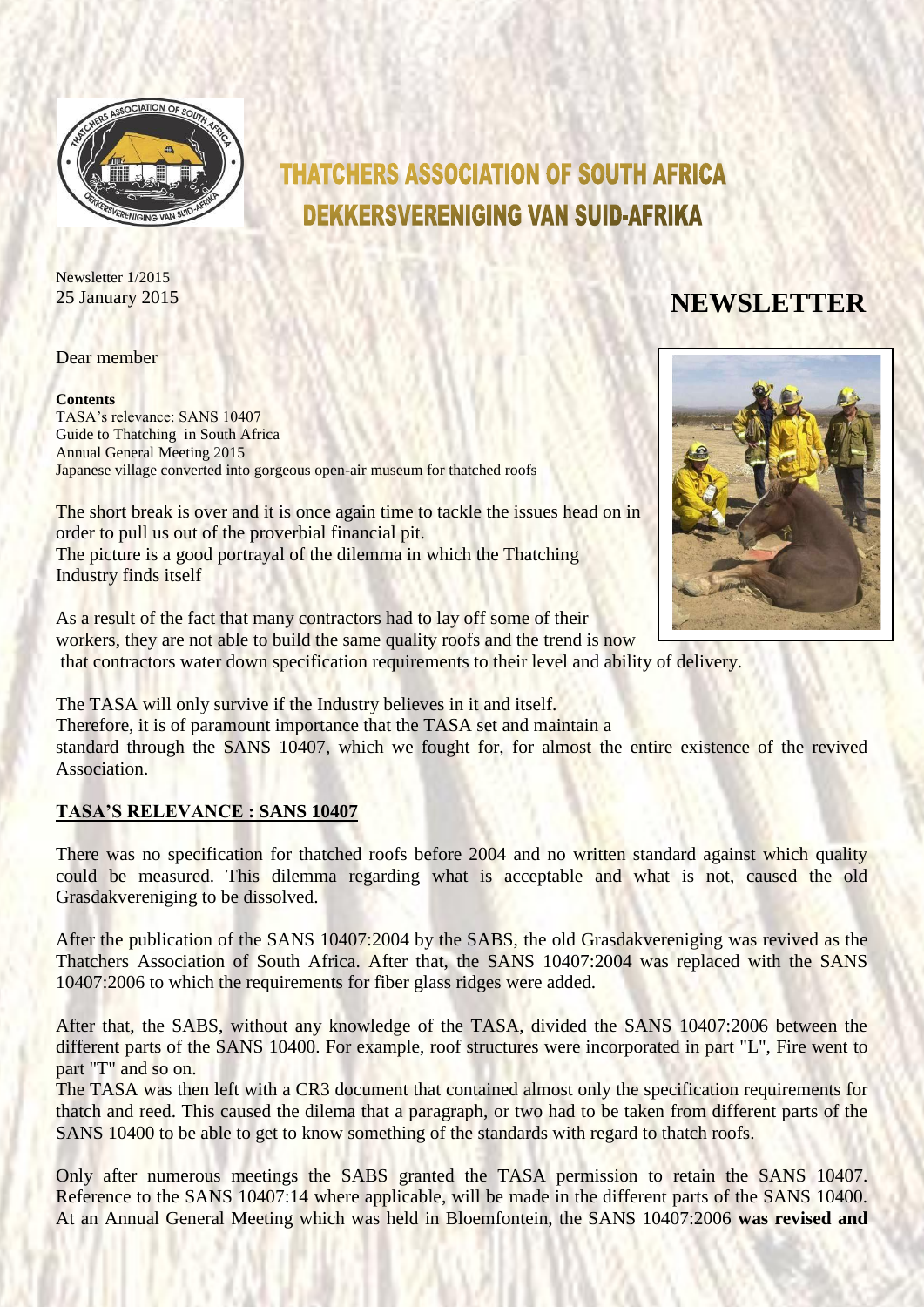**updated by TASA's own members** and this specification was published by the SABS in 2014 as the SANS 10407: 2014.

The question may well be asked to what extent the TASA could be held liable for the condition the Industry presently finds itself in. On the other hand, it could also be asked whether the TASA meets the expectations of its members. Do members really get value for their membership fees, or is the TASA operating as a social club? The next Annual General Meeting provides a platform where clear answers can be obtained and solutions will have to be found.

Price and quality will become a crucial factor. Therefore, it is absolutely essential that contractors are aware of specification requirements and the application thereof.

The TASA is making a great effort by means of the creation of "A Guide to Thatching in South Africa" to fill this gap.

## **A GUIDE TO THATCHING IN SOUTH AFRICA**

We are confident that when the TASA's "Guide to Thatching in South Africa" is introduced to the Industry, Banks, Insurance Companies, Public, Government Institutions, etc., our members will receive more exposure. It should also contribute to ensuring that the said Institutions may insist on business being conducted only with TASA members.

It should also be lead to more thatching contractors applying for membership

At the time the TASA was revived during October 2004, it was decided to accept all contractors who applied for membership in order to enable the TASA to function. However, it resulted in contractors being accepted who had almost no experience in constructing a thatch roof.

The TASA was not just inundated with complaints, but we also lost a lot of "good" members in the process, due to the fact that they were not prepared to be associated with an Association where this kind of practice took place.

## **2015 ANNUAL GENERAL MEETING**

We now have the opportunity to restore the TASA's honour, but it requires that our members will have to pull their weight.

Recognition must be given to those members who, in spite of the difficult times, implemented quality control and has maintained a high standard.

Where the TASA initiated a project, we ensured that the project paid for itself and also if possible, generated an income, such as the presentation of the ITC conference.

In the event of the Guide, SAWPA (South African Wood Preservers Association) sponsored the cost to prepare the TASA's "Guide to Thatching in South Africa" for publication. SAWPA and SATAS' (South African Technical Auditing Services) involvement in this publication is of immeasurable value for the TASA and their support and cooperation is greatly appreciated.

To give expression to the Word that says "JUST what you sow, so shall you reap" (Gal. 6: 7), the TASA would like to seek this year to sow as much as possible into the Thatching Industry.

If we allow others to excel and do well, then it will go well with the TASA and its members also. Isaac, despite of a severe drought sown and won a hundredfold (Gen.26: 12), but the man who received the one talent and buried it (keeping it to himself), this was also taken away from him. (Mat.25: 25).

Let us join hands and make plans together to put the Thatching Industry in order.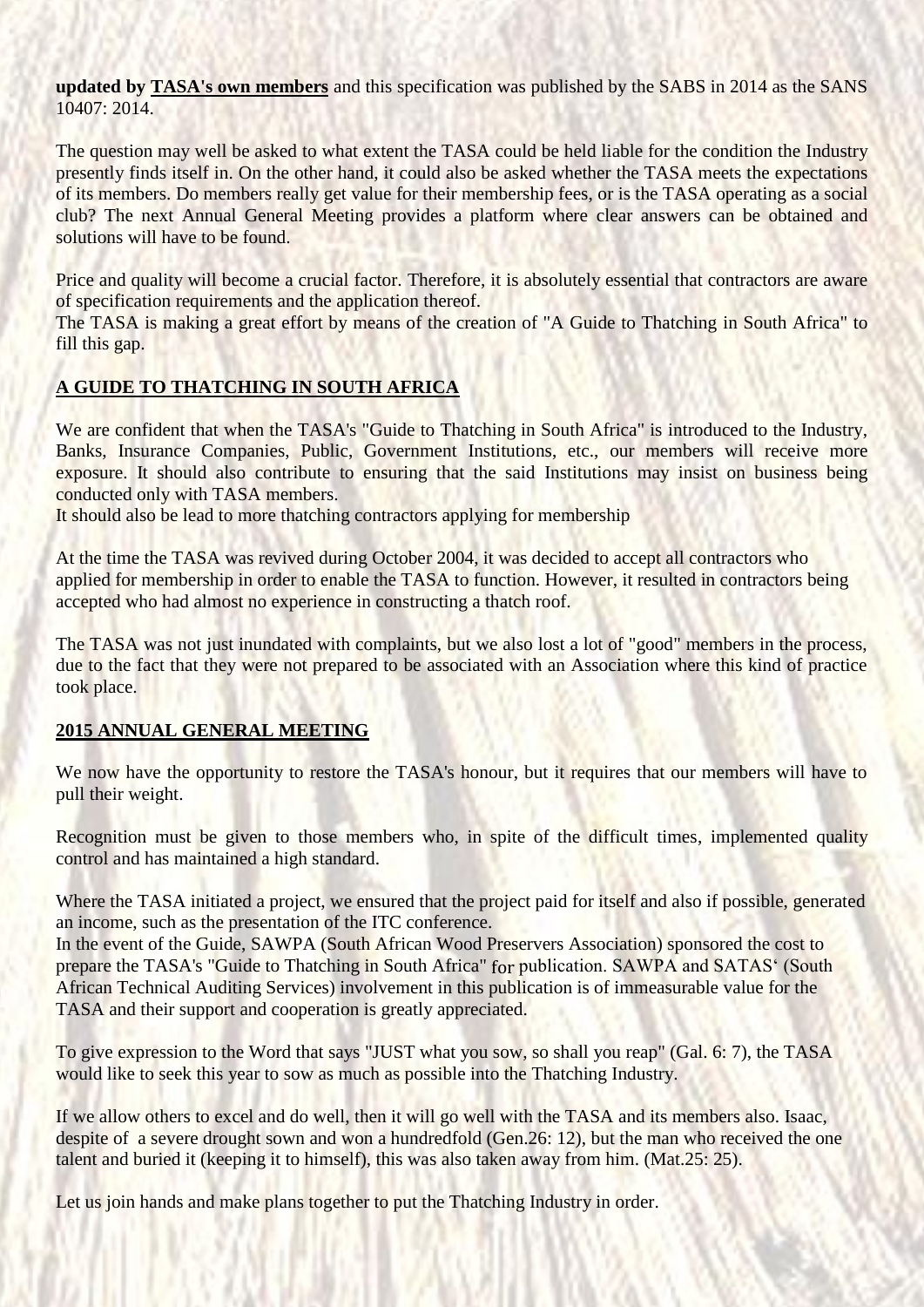Feel free to participate in this conversation and send your proposals to the TASA's office.

- In which province would you want the AGM to be held?
- Do you have a suggestion of a venue?
- Points that you would want to be included in the Agenda
- Any suggestion that this General Meeting should involve / should look like?
- Proposal to represent the TASA in a positive light and to improve its status

Our annual financial year end takes place on February 28, 2015. The Annual General Meeting must be held within six (6) months after this date and notice shall be given to members three weeks (21 days) in advance.

Please send your suggestions to the TASA office. We would like to hear from you.

## **JAPANESE VILLAGE CONVERTED INTO GORGEOUS OPEN-AIR MUSEUM FOR THATCHED ROOFS**

Link: [http://en.rocketnews24.com/2015/01/24/japanese-village-converted-into-gorgeous-open-air-museum-makes-an-easy-day](http://en.rocketnews24.com/2015/01/24/japanese-village-converted-into-gorgeous-open-air-museum-makes-an-easy-day-trip-escape-from-tokyo/)[trip-escape-from-tokyo/](http://en.rocketnews24.com/2015/01/24/japanese-village-converted-into-gorgeous-open-air-museum-makes-an-easy-day-trip-escape-from-tokyo/)

Japan is also a member of the International Thatching Society and was well represented at the ITC Congress held last year in South Africa. This is a reflection of Japan's conservation awareness.



Neba contains no less than 20 structures with the sort of thatched roofs that could still be seen decades after Japan became an industrialized nation. Actually, until about 50 years ago, Neba was a farming community. In 1966 a typhoon tore through the region and severely damaging homes and causing the residents to pack up and relocate.

As this sort of architecture became less and less common even in the Japanese countryside, though, cultural conservationists took up the cause of restoring the Nenba farmhouses. In 2006 their efforts led to the opening of the current facility, which gives visitors a peek at how the town used to be.

Farmers who lived in thatched-roof houses, had a periodic maintenance program called ibusu, which involved lighting fires inside the building to produce fumigating smoke that would drive out bugs and mold from the reeds.

Lacking residents, Nenba's thatched roofs don't go through this process, however, and have to be replaced every ten years or so at a cost of more than 10 million yen (US \$83 300) per roof.